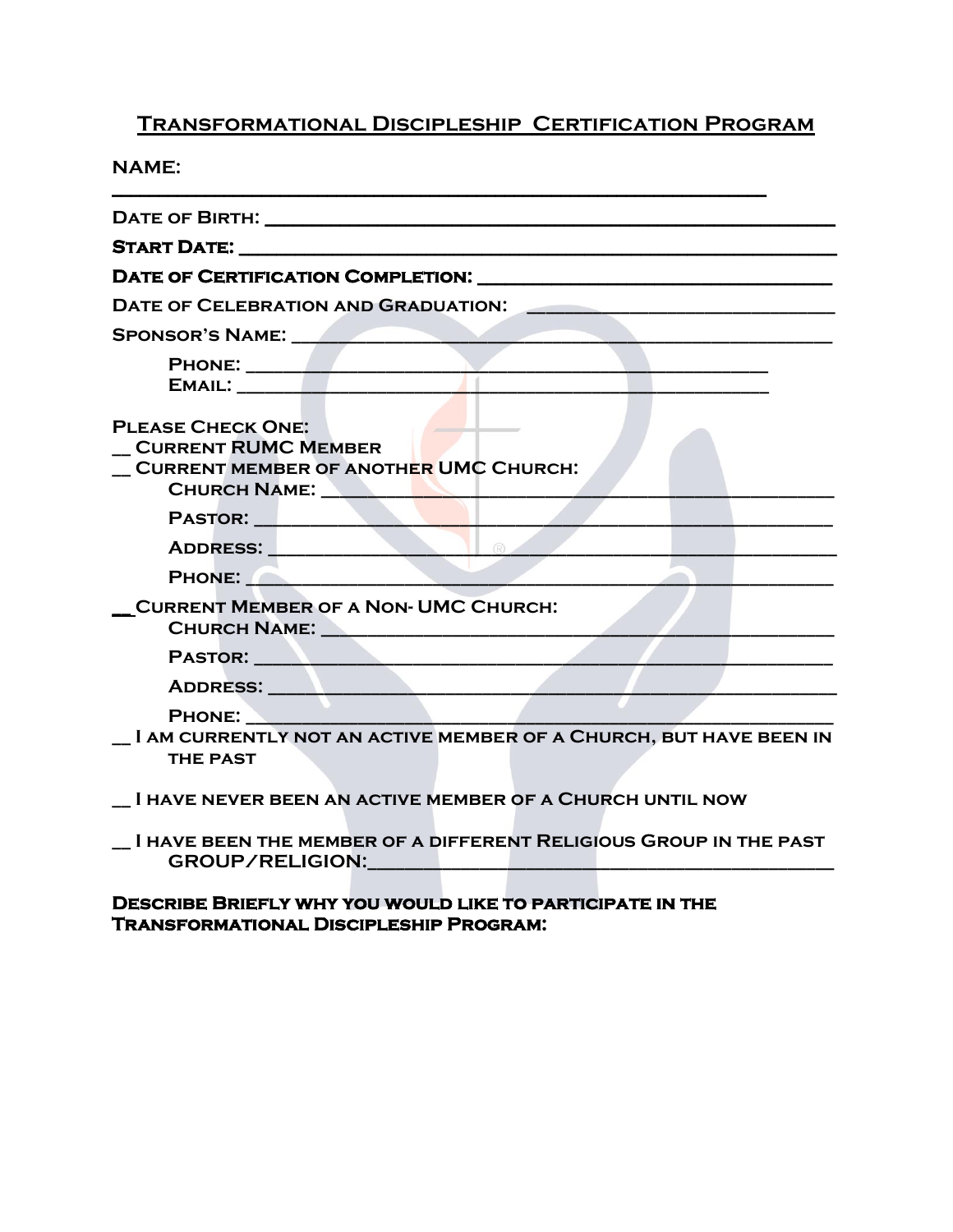## **Certification Requirements:**

## **\_\_\_\_ 4 Completed membership classes Dates Completed: \_\_\_\_\_\_\_\_\_\_\_\_\_\_\_\_\_\_\_\_\_\_\_\_\_\_\_\_\_\_\_\_\_\_\_\_\_\_\_\_\_\_\_\_\_\_\_\_**

**(Membership classes are monthly, held after worship on the first Sunday of each month, with exceptions for holidays as scheduled)**

**\_\_\_\_ Attend 1 meeting of each Inside-Out Hospitality program PLUS one other non-RUMC sponsored volunteer activity/ministry**

| <b>BREAKING BREAD</b>                                                                                                                                                                                                          | DATE: NOTE:    |
|--------------------------------------------------------------------------------------------------------------------------------------------------------------------------------------------------------------------------------|----------------|
| <b>FAITH ON FOOT</b>                                                                                                                                                                                                           | DATE: No. 1994 |
| CHRISTIAN FELLOWSHIP GROUP DATE:                                                                                                                                                                                               |                |
| 1 OUTSIDE VOLUNTEER ACTIVITY/MINISTRY:                                                                                                                                                                                         |                |
| NAME OF MINISTRY/ACTIVITY:                                                                                                                                                                                                     |                |
| LEADER OF ACTIVITY: Network of ACTIVITY:                                                                                                                                                                                       |                |
| DATE COMPLETED:                                                                                                                                                                                                                |                |
| <b>WRITTEN STATEMENT ABOUT HOW THESE ACTIVITIES HAVE HELPED GROW</b><br><b>YOUR FAITH</b>                                                                                                                                      |                |
| 1 8 WEEK BIBLE STUDY OF PARTICIPANT'S CHOICE                                                                                                                                                                                   |                |
| STUDY NAME/TITLE: STUDY NAME/TITLE:                                                                                                                                                                                            |                |
| DATES: New York Street, New York Street, New York Street, New York Street, New York Street, New York Street, N                                                                                                                 |                |
| <b>COMPLETED SPIRITUAL GIFTS INVENTORY</b>                                                                                                                                                                                     |                |
|                                                                                                                                                                                                                                |                |
| <b>COMPLETED SPIRITUAL CARE &amp; PRACTICE PLAN</b>                                                                                                                                                                            |                |
| DATE STARTED: NATIONAL PROPERTY AND THE STARTED:                                                                                                                                                                               |                |
| DATE COMPLETED: NATE ON THE STATE OF THE STATE OF THE STATE OF THE STATE OF THE STATE OF THE STATE OF THE STATE OF THE STATE OF THE STATE OF THE STATE OF THE STATE OF THE STATE OF THE STATE OF THE STATE OF THE STATE OF THE |                |
| <b>WRITE STATEMENT OF FAITH</b>                                                                                                                                                                                                |                |
| <b>4 MEETINGS WITH SPONSOR:</b>                                                                                                                                                                                                |                |
|                                                                                                                                                                                                                                |                |
|                                                                                                                                                                                                                                |                |
| CONTACT: University of the CONTACT:                                                                                                                                                                                            |                |
|                                                                                                                                                                                                                                |                |
| <b>RECEIVE WRITTEN SPONSOR RECOMMENDATION</b>                                                                                                                                                                                  |                |
| 1 YEAR REGULAR ATTENDANCE OF SUNDAY AND/OR THURSDAY<br><b>WORSHIP SERVICES</b>                                                                                                                                                 |                |
| <b>FINAL ONE-ON-ONE INTERVIEW WITH PASTOR</b>                                                                                                                                                                                  |                |